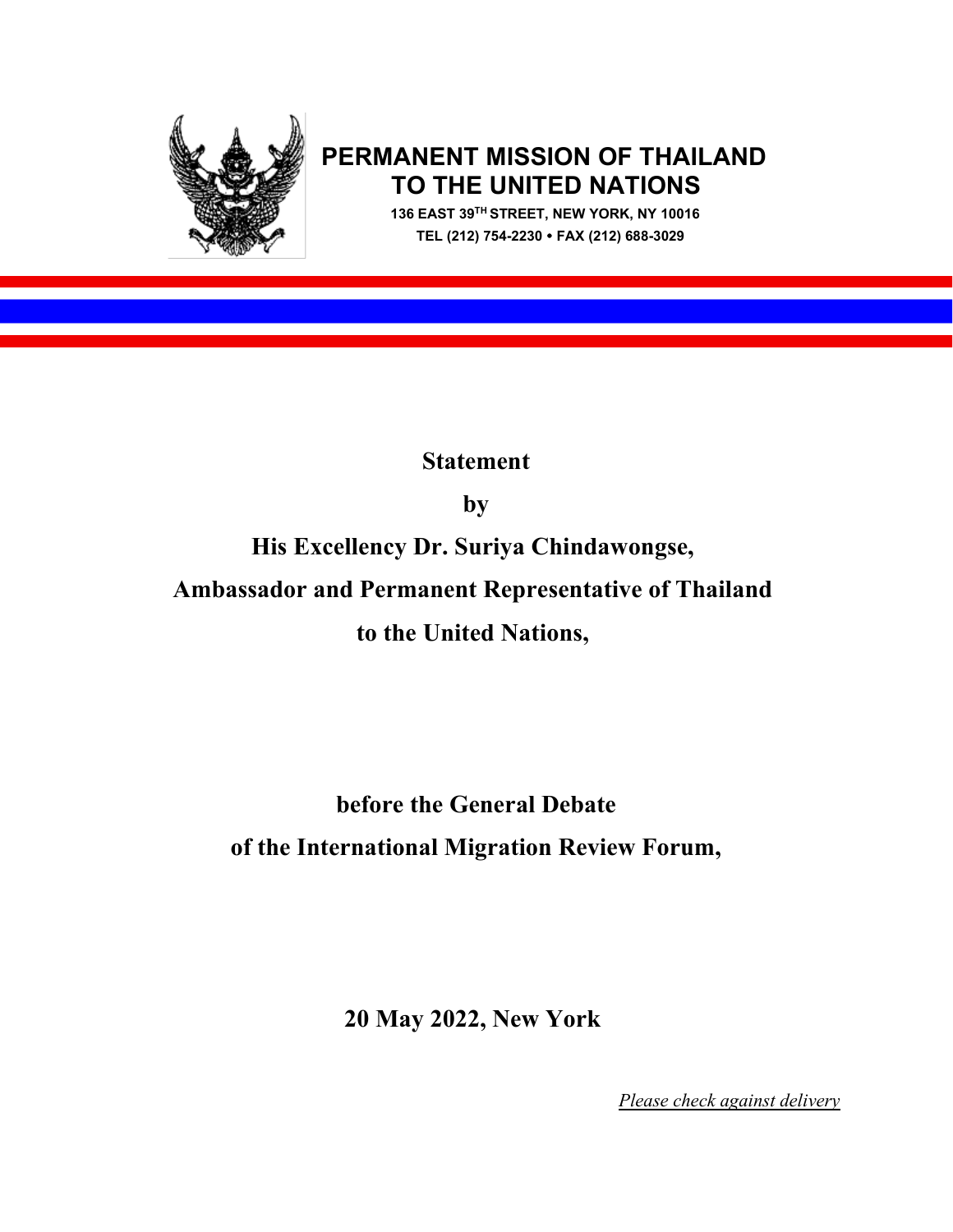## **Mr. President,**

1. Thailand aligns itself with the statement made by Indonesia on behalf of Champion Countries of the Global Compact for Safe, Orderly and Regular Migration (GCM).

2. When we adopted the GCM four years ago, little did we know that COVID-19 would emerge, subsequently exacerbating existing inequalities and vulnerabilities experienced by migrants worldwide.

3. The pandemic has shown how interconnected and vulnerable we are, and how much we depend on each other for our health and well-being. Sustainable solutions lie in having an inclusive approach that does not leave anyone behind, including migrants. This applies not only for the pandemic, but also in how countries can build back better and greener for all. For Thailand, this involves pursuing the Bio-Circular-Green (BCG) Economy Model to advance the welfare of all stakeholders, while protecting our planet.

4. The GCM continues to provide a solid guideline to achieving safe, orderly and regular migration. We thus must spare no effort to promote its implementation, especially through international cooperation and sharing of best practices.

5. Allow me to share some of Thailand's three important achievements to date, followed by four pledges.

6. First, Thailand has set up a national inter-agency working group on GCM and GCR and adopted a national GCM implementation plan for 2020 - 2022. We have also decided to join the IOM's exercise on the Migration Governance Indicators to gain better understanding of our strengths, as well as gaps, in the migration management and governance. These steps should lead to more comprehensive GCM implementation plans at the national level in the future.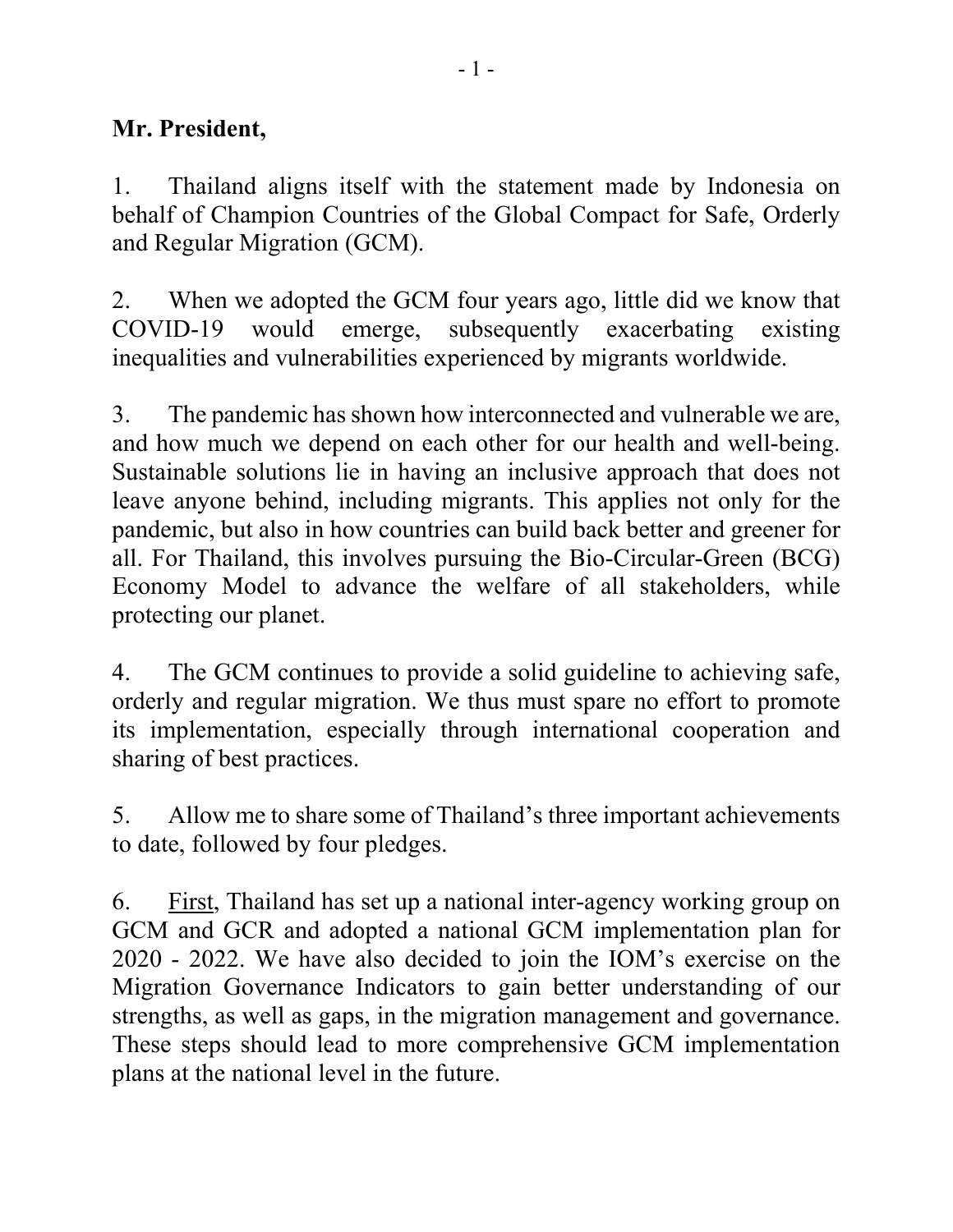7. Second, as migrant workers account for almost ten percent of our total workforce, Thailand attaches importance to the regularization of migrant workers, the promotion and protection of their rights, addressing their vulnerabilities, and the enhancement of their access to basic services. For example, we have extended stay and work permits for over 1.6 million regular and irregular migrant workers during the pandemic.

8. Third, the good health of migrants is an integral part of our national public health strategies. Thailand has provided COVID-19 tests, treatments and vaccines to all migrants, regardless of their nationalities and immigration status. A healthy labour force, protected by safeguards for health and welfare, is an important ingredient in our sustainable recovery efforts and effective transition to the post-COVID-19 landscape.

9. As a GCM Champion Country, Thailand stands ready to share our experiences in the promotion of access to health services for migrants and the alternatives to child detention.

## **Mr. President,**

10. To reflect our strong commitment to put the GCM into practice, I am pleased to announce Thailand's pledges as follows:

11. First, we shall "enable birth registration for all migrant's children born in Thailand."

12. Second, we shall "make progress towards the achievement of universal health coverage (UHC), including for wider groups of migrants."

13. Third, we shall "effectively implement alternative to detention measures for migrant children."